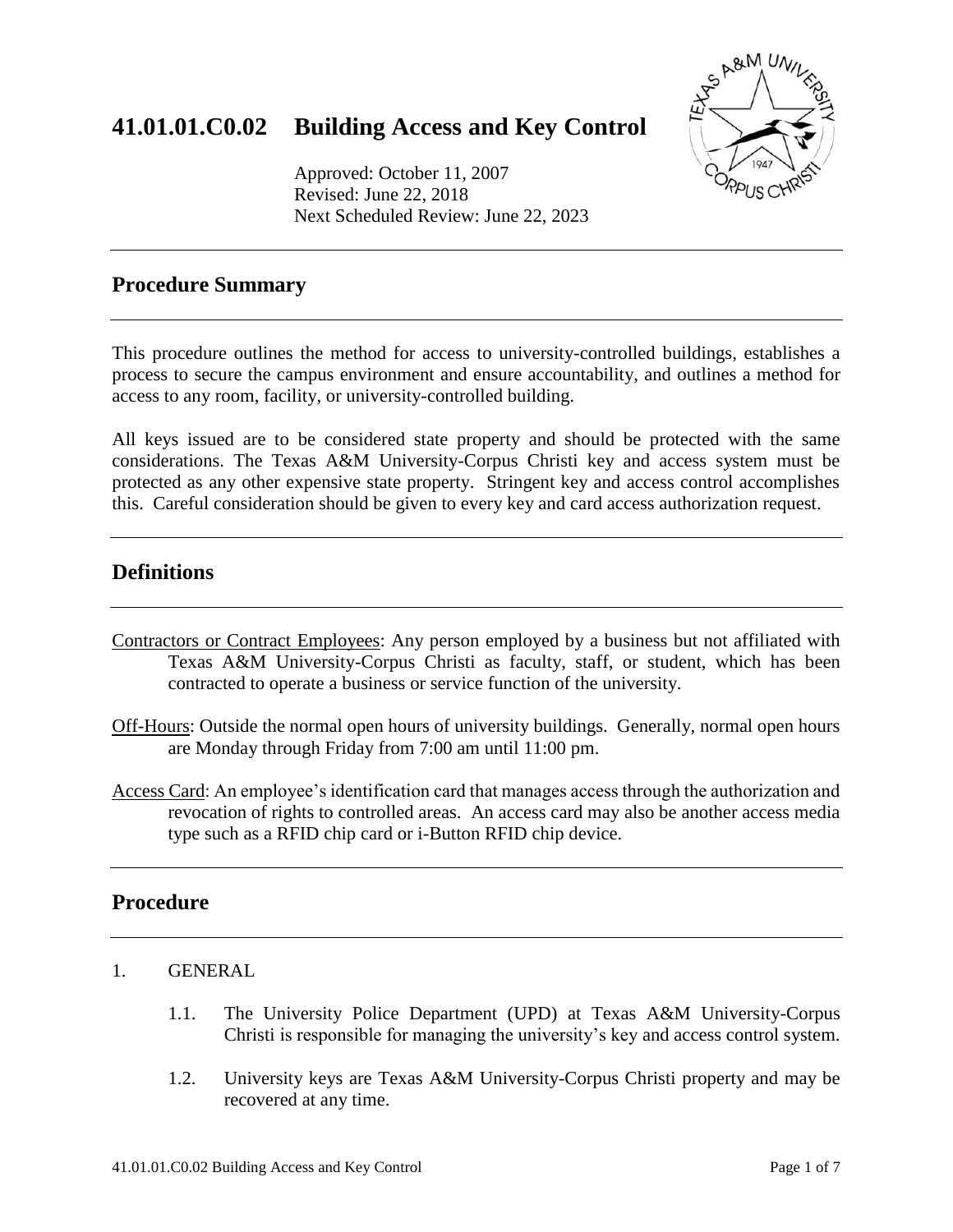- 1.3. The UPD is responsible for approving the fabrication of all keys. University keys will not be duplicated without a written request on file.
- 1.4. Unauthorized fabrication, duplication, possession, or use of a key or keys is a violation of this procedure.
- 1.5. The UPD will maintain all records of keys to university facilities, including the names of individuals to whom keys are issued and dates of issue, return, and loss.
- 1.6. Non-employees, contractors, etc. found in possession of unauthorized university keys will have their keys confiscated, and the individual(s) may be removed from university property and issued a criminal trespass warning and criminal charges may be filed.
- 1.7. Employees found in violation of this procedure may be subject to disciplinary action up to and including termination from employment.
- 1.8. Keys required by contractors or other non-university users to access areas on campus to conduct their work must be authorized by the UPD. University keys issued to contractors must be returned at the end of each business day to the UPD for storage unless the contractor has been authorized by the Vice President for Finance and Administration or the Chief of Police to retain the issued keys for the duration of the project.
- 1.9. Facilities Services will provide the UPD with a list of the names of Facilities Services contractors authorized to receive designated keys. Contractors authorized to receive keys must show photo identification to sign out and return keys to the UPD. Information as to who is issued keys and when they are signed out and returned will be recorded by the University Police Security Services Office, the Parking Division Customer Service Desk, the Police Communications Center Officer, other UPD designee, or an electronic lockbox.
- 1.10. All costs of key recovery or re-keying related to unreturned keys will be the responsibility of the contractor and/or their company to which the keys were issued, and final payment for services provided will not be made until all issued keys are returned or payment for lost keys is made.

#### 2. FACILITIES SERVICES RESPONSIBILITIES

2.1. Design of the university's keying system is the responsibility of Facilities Services. This design will ensure security while at the same time reasonable convenience to personnel occupying campus facilities.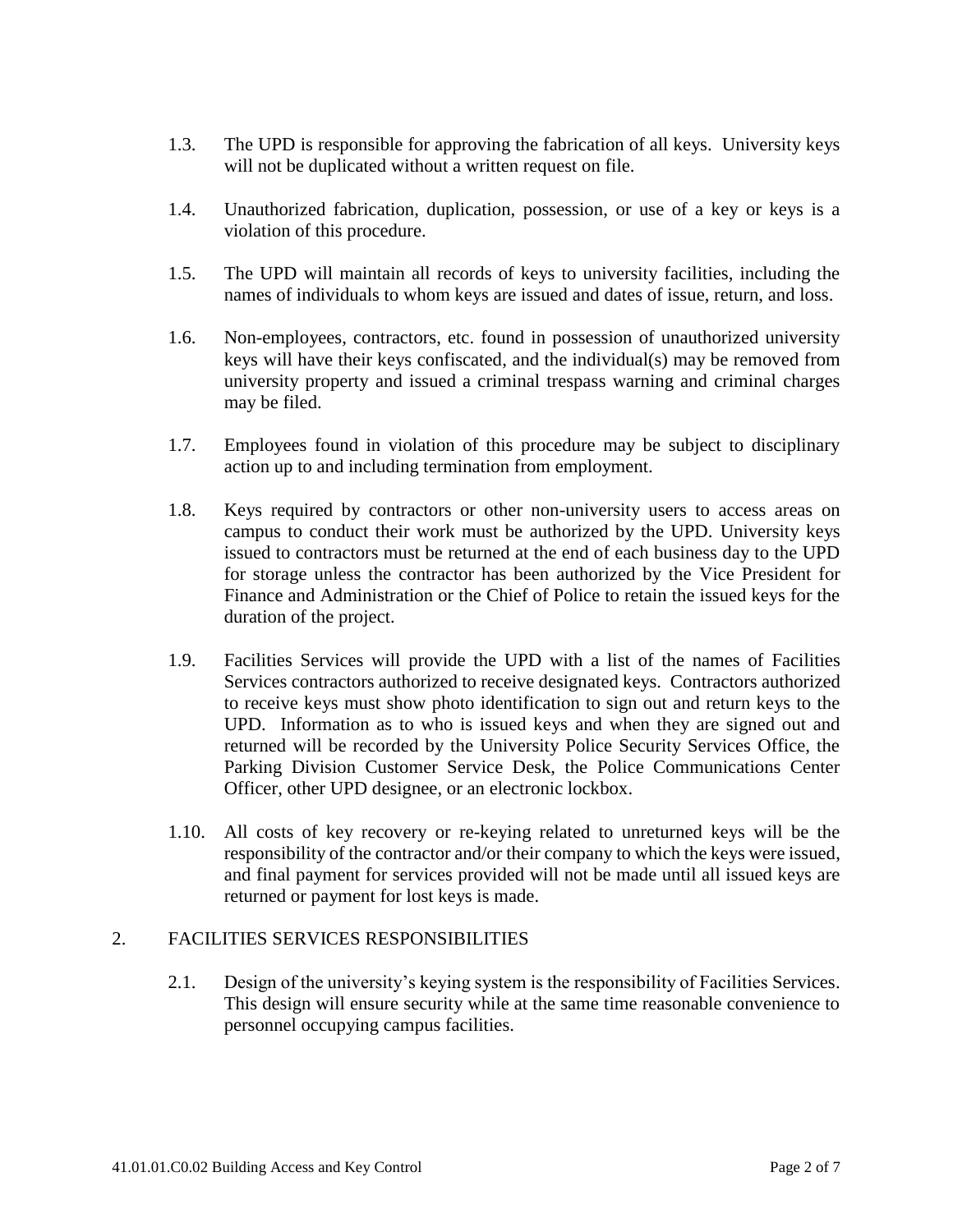2.2. Facilities Services will perform all lock changes for university facilities, except for work performed by on-site contractors under the direction of Facilities Services and as approved by the UPD.

#### 3. KEY HOLDER RESPONSIBILITIES

- 3.1. Key holders shall not prop or otherwise hold doors or windows open or leave them unlocked during hours when the facility is normally closed. If for some reason a door cannot be locked with an issued key, the UPD must be contacted.
- 3.2. Key holders shall not unlock buildings or rooms for others unless the individual has a valid, verifiable reason and proper identification for access, or is known by the key holder to have legitimate need for access to the room or building. Suspicious persons should be reported to the UPD immediately.
- 3.3. The UPD will only grant an individual access to their own office. Exceptions may be made based on extenuating circumstances, at the discretion of the President, a vice president, or the Chief of Police, and upon proper identification of the party requesting access and documentation as to the reason why access is needed.

#### 4. KEY AND ACCESS CARD REQUESTS

- 4.1. There are several types of keys that can be requested. The type of key authorized is based upon an individual's position and/or responsibilities and need for access to an area or room. Department heads, directors, or their authorized designees can only request keys and access to a building, suite, or office for which they have direct control. At no time will keys or access be issued to an individual without authorization of the controlling department head, director, or their authorized designee.
- 4.2. All key requests will be reviewed by the UPD to ensure proper security protocols are followed. At no time will a Master Key or Sub-Master Key be issued whenever the issuance of such a key is determined to compromise the safety and security of the community.
	- 4.2.1. Grand Master Key (Access to all university doors) issuance must be approved by the Vice President for Finance and Administration or the President.
	- 4.2.2. Master Key(s) (Access to all university buildings) issuance must be approved by the Vice President for Finance and Administration or the President.
	- 4.2.3. Sub-Master Key(s) (Access to a group of locks within building) issuance must be approved by a vice president, department head, director, or their authorized designee.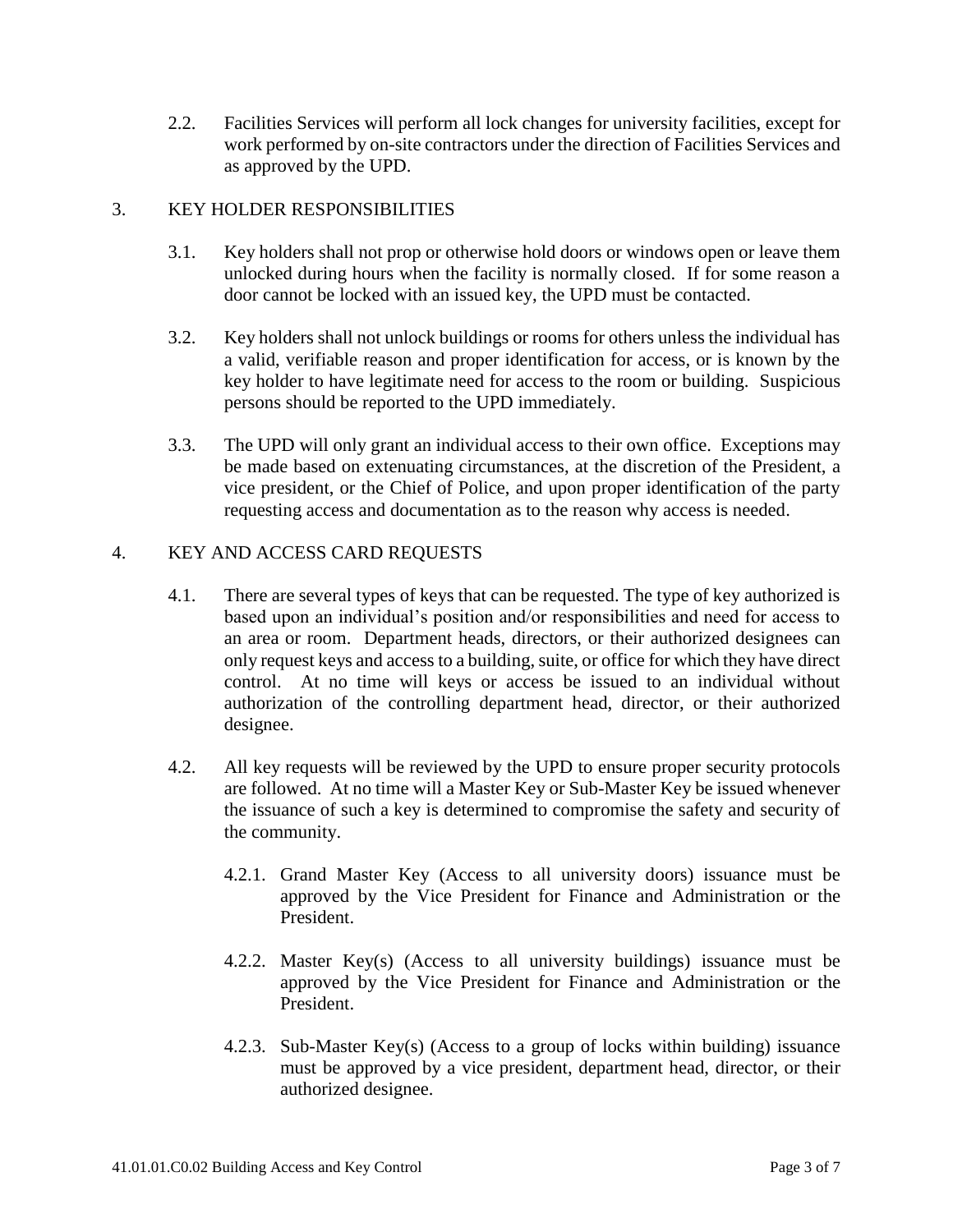- 4.3. An office or individual door key must be approved by the key holder's (employee's) department head, director, or their authorized designee.
- 4.4. Access cards can provide access to buildings and facilities 24/7. A request for offhours card access may be made by the President, the Vice President for Finance and Administration, department head, director, or their authorized designees. UPD may determine that granting access poses a risk to the safety and security of the community and/or the university's facilities and may recommend denial of the request to the President or Vice President for Finance and Administration.
- 4.5. Requesting issuance of card access or a physical key for access to a building, room, or facility must be in written or email form.
- 4.6. All key request forms must be filled out completely and signed by all appropriate individuals. Stamped or pre-signed key requests are not acceptable. Scans of original signatures on forms transmitted via email will be accepted.
- 4.7. It is the responsibility of each department head or director to monitor and control all keys and card access issued for spaces under their direct control.
- 4.8. All completed key and access requests will be submitted to, and processed by, the UPD's Security Services Office.
- 4.9. A Security Services Office representative will verify all sections of the key or card access request form are completed and accurate prior to issuance of any key or card access. Any incomplete requests will be sent back to the requesting department head, director, or their authorized designees for correction or clarification. Notice of approved keys and card access requests will be issued by the UPD in a timely manner.
- 4.10. Keys not picked up within 30 calendar days of notice of approval will be restocked and a new key request must be completed and submitted in order to pick up the key.
- 4.11. Key requests or access to an area may not be made for any area, building, or department that is under the supervision of another department head or director. The only exception is a request authorized by the President or the Vice President for Finance and Administration.
- 4.12. All key requests are kept on file in accordance with the university's records retention policy.

#### 5. RETURNING A KEY OR ACCESS CARD

5.1. The individual issued the key(s) and/or access card is responsible for ensuring the key(s) and/or access card is returned upon termination or other separation from the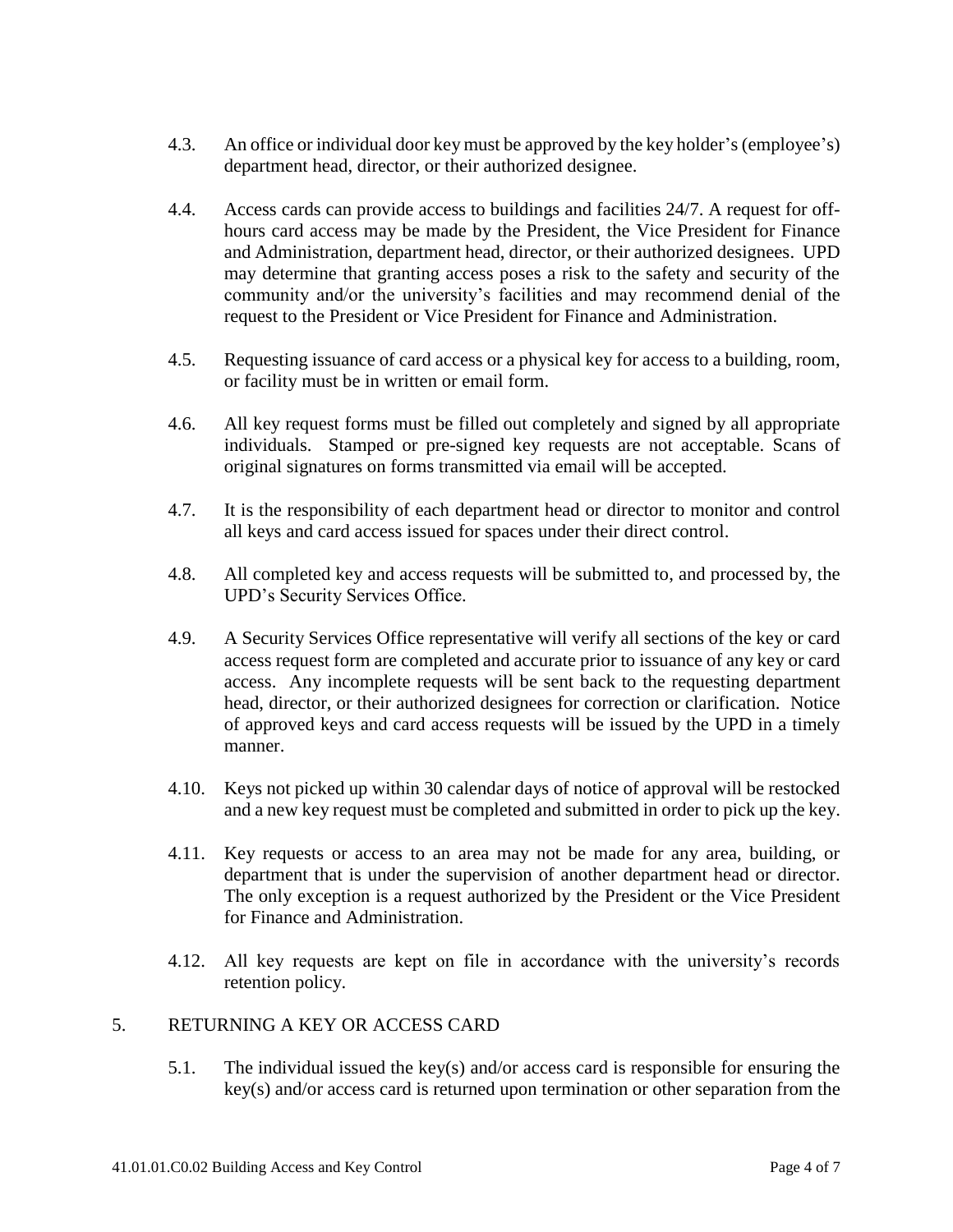university. The keys are to be returned to the UPD's Security Services Office. Giving keys to a faculty member, staff member, department head, secretary, or other person will not clear a key record.

- 5.2. All key(s) must be returned to the UPD's Security Services Office before proper clearance may be granted. The university will use all means available to collect and/or charge for lost or unreturned key(s).
- 5.3. If key(s) are not returned, a police report must be filed by the original requesting department head, director, or their authorized designees.
- 5.4. A receipt indicating payment for lost key(s) must be presented to the UPD at the time of termination and clearance if the faculty member, staff member, department head, director, or their designee does not have possession of the actual key.
- 5.5. If the employee is also a student, diplomas, grades, and/or transcripts may be held until the key(s) are returned or costs of key recovery or re-keying are paid.

#### 6. REPLACING A LOST KEY OR ACCESS CARD

- 6.1. Key(s) and access cards are issued to a specific individual and that individual is responsible and personally held accountable for the use/misuse or loss of said key(s) and card.
- 6.2. All lost keys must be reported within 24 hours to the appropriate department head, director, or their authorized designees and the UPD. Individuals are responsible to initiating the process of replacing their key(s) within five (5) business days.
- 6.3. Access cards with UPD-applied building access should be reported lost immediately to the appropriate department head, director or their authorized designees and the UPD.
- 6.4. Information about a stolen or lost keys and access cards should include, if known:
	- (a) Where the key or card was stolen from or lost;
	- (b) Date when key or card was stolen or lost;
	- (c) Key number and room(s) the key opened; and
	- (d) Buildings and/or rooms that the access card opened.
- 6.5. Payment for the stolen or lost key(s) will be made to the university business office. There may be a fee for any lost or stolen access cards which will be charged to the individual to whom the key(s) were issued. The department originally authorizing the key, at its own discretion, may choose to take responsibility for the cost of replacing the key(s). The department is under no obligation to do so.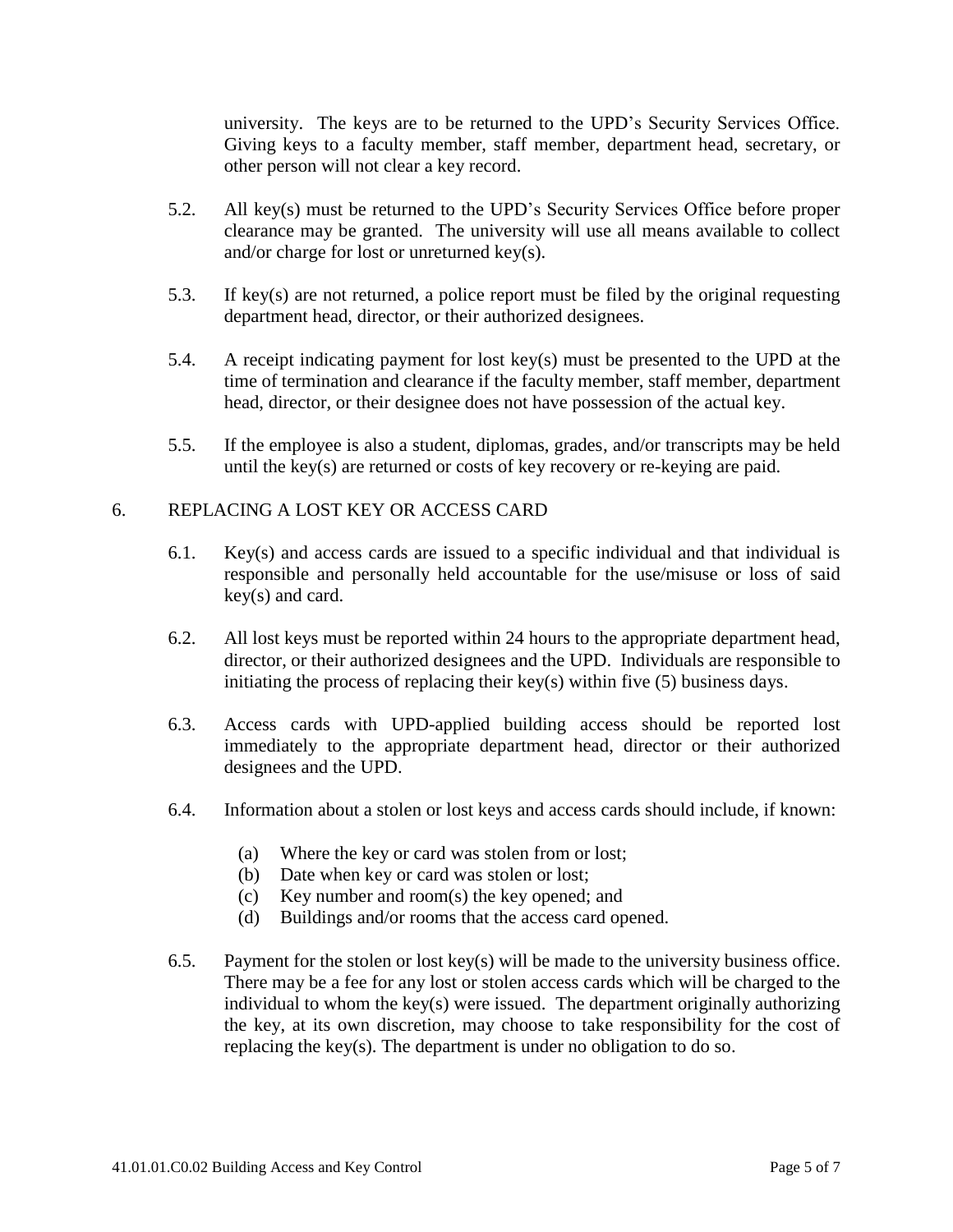- 6.6. If the lock core must be changed for security reasons as determined by the Chief of Police or Vice President for Finance and Administration, the actual cost of rekeying will be determined by Facilities Services, and the cost will be charged to the individual to whom the key(s) were issued. The department originally authorizing the key, at its own discretion, may choose to take responsibility for the cost of the re-keying. The department is under no obligation to do so.
- 6.7. Prior to issuance of a replacement key, a payment receipt for stolen or lost key(s), a new key request approved by the appropriate department head/director or designee, and a copy of the UPD lost key report will be submitted to the UPD.

#### 7. ACCESS CARD – ACCESS TERMINATION

- 7.1. Access for faculty and staff will expire upon separation from the university.
- 7.2. To ensure the integrity of the access system, periodic audits of the access system will be conducted by UPD. Reports of current key and/or access card holders will be sent to the authorizing department with a request to validate the access of all those listed in the report. Inidividuals who no longer require access will have their access removed.
- 7.3. All card access will be removed immediately upon separation of a faculty member, staff member, or student from the university. An exception to immediate termination of access would be the advisement, in writing, by the department head, director, their authorized designees, or the Chief of Police to allow access to remain active.

#### **Related Statutes, Policies or Requirements**

System Policy *[41.01, Real Property](http://policies.tamus.edu/41-01.pdf)* System Regulation *[41.01.01, Real Property](http://policies.tamus.edu/41-01-01.pdf)* University Rule *[41.01.01.C0.01, Use of University Facilities](http://academicaffairs.tamucc.edu/rules_procedures/assets/41.01.99.c1_use_of_university_facilities.pdf)* University Procedure *[41.01.01.C0.02, Use of University Academic Facilities](http://academicaffairs.tamucc.edu/rules_procedures/assets/41.01.99.C1.02_procedures_for_the_use_of_university_academic_facilities.pdf)* University Procedure *41.01.01.C0.03, Management [of Buildings, Grounds, and Other](http://academicaffairs.tamucc.edu/rules_procedures/assets/41.01.01.c0.03_management_of_buildings_grounds_and_other_improvements.pdf)  [Improvements](http://academicaffairs.tamucc.edu/rules_procedures/assets/41.01.01.c0.03_management_of_buildings_grounds_and_other_improvements.pdf)*

This procedure supersedes:

• *41.05.02.C1.01, Building Access*

## **Appendix**

[Building/Door Key Request Form](http://police.tamucc.edu/assets/docs/KEY%20REQUEST.docx)